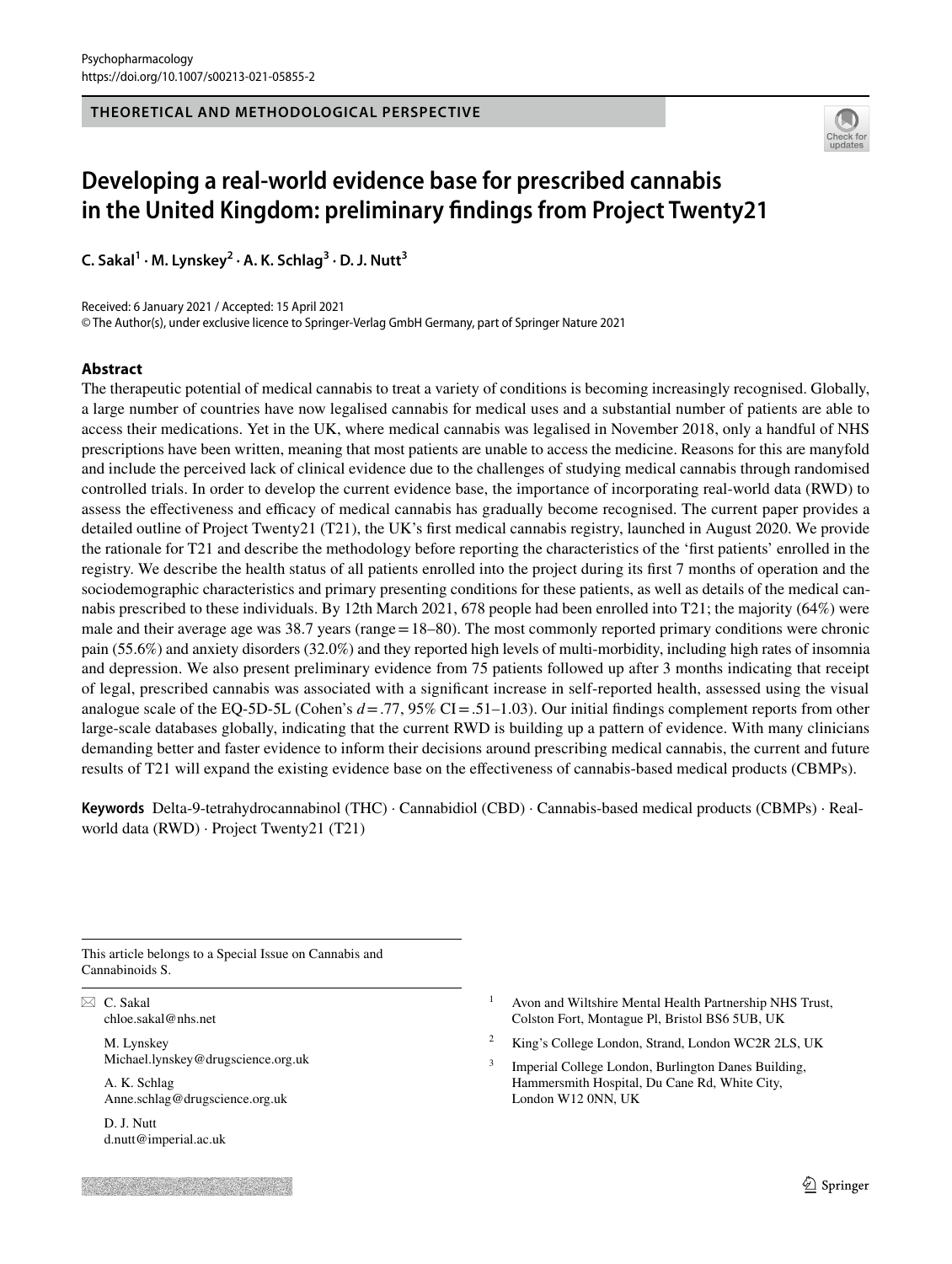### **Introduction**

# **Cannabis as a medical treatment**

Cannabis has been used in traditional medicine for millennia but was banned by most countries in the 1930s in a failed attempt to stop recreational use and after the League of Nations declared it had no medical value (Nutt [2019](#page-8-0)). Over the past three decades, interest and use had grown especially in the USA where the majority of states now allow medical cannabis which means the vast majority of the US population can access it. Cannabis is now a medicine in Canada and at least 20 other countries including the UK where it was made a medicine in 2018. However, in the subsequent 2 years, there have been very few prescriptions on the NHS despite estimates that over a million people self-medicate daily with illegally sourced cannabis (Couch [2020\)](#page-8-1). Reasons for the very low prescribing on the NHS are complex and multifaceted. They include resistance from doctors and pharmacists plus the complex and timeconsuming Department of Health regulations attached to products containing d9THC which is still a Class B Schedule 2 drug under the misuse of drugs act 1971 (Nutt et al. [2020](#page-8-2)). Project Twenty21, the topic of this paper, was set up to help address this problem.

Globally, there is increasing recognition of the therapeutic potential of cannabis-based medicinal products (CBMPs) for a broad variety of conditions and an ever increasing number of jurisdictions have now legalised these for medical use. In most countries, the provision of medical cannabis has evolved over time, often in response to patient demand and product developments (Schlag [2020](#page-8-3)).

#### **Medical cannabis in the United Kingdom**

In the UK, medical cannabis was legalised and made available under a Medicines and Healthcare products Regulatory Agency Specials Licence in November 2018 as a result of public controversy and campaigning (Nutt et al. [2020](#page-8-2)). Yet during the past couple of years, only a very small number of patients with a limited range of clinical indications have been able to access treatment with CBMPs within the NHS (Schlag et al. [2020\)](#page-8-4). A slightly higher number of patients are able to access their CBMPs via private prescription, at considerable costs (Nutt et al. [2020\)](#page-8-2). As such, access to regulated medical cannabis remains inaccessible for most patients in need. Many patients had to resort to the illicit market to purchase their product at considerable risk (Couch [2020;](#page-8-1) United Patients' Alliance (UPA) [2018\)](#page-8-5).

Physicians are only slowly adapting to the new regulations and often feel uncomfortable in prescribing due to the ongoing controversy surrounding prescriptions, and the remaining stigma attached to 'cannabis'. Reasons for this resistance are discussed in detail in Nutt et al. ([2020](#page-8-2)) and Schlag et al.  $(2020)$  offer suggestions of how to overcome these barriers to prescribing.

The current UK National Institute for Health and Care Excellence (NICE) guidelines recommend the prescription of only three cannabis-based medicinal products — Nabilone, Epidyolex and Sativex — for the treatment of four main conditions: chemotherapy-induced nausea and vomiting, spasticity of adults with multiple sclerosis (MS) and two rare but severe treatmentresistant epilepsies (National Institute for Heath and Care Excellence (NICE) [2019\)](#page-8-6). In the UK, unlike in most other countries, medical cannabis can be prescribed for any condition. However, only specialists are allowed to initiate treatment and few potential prescribers feel comfortable to prescribe outside of NICE recommendations, for concerns over their insurance cover and the perceived lack of clinical evidence (Nutt et al. [2020](#page-8-2)).

### **The need for real‑world data**

In contrast to the limited recommendations in the current NICE guidelines, real-world data (RWD, also called realworld evidence or RWE) is increasingly highlighting that people are using medical cannabis for a broad variety of indications ranging from pain, depression, anxiety, insomnia, arthritis, fbromyalgia, muscle spasms, irritable bowel syndrome, Tourette's syndrome, migraines, headaches and more (e.g. BFarm [2020;](#page-7-0) Couch [2020;](#page-8-1) Haroutounian et al. [2016;](#page-8-7) Mahabir et al. [2020](#page-8-8); Sexton et al. [2016;](#page-8-9) United Patients' Alliance (UPA) [2018](#page-8-5)).

As the rapid rise in the use of medical cannabis has not yet been accompanied by conclusive clinical evidence of its efficacy or effectiveness, there is a need for additional research to support the prescription and use of medical cannabis worldwide. Although randomised controlled trials (RCTs) are regarded as the gold standard of evidence, the unique properties of whole plant extract cannabis and the acceptance of its medicinal use in many countries worldwide present an opportunity for the use of RWD. RWD is an umbrella term for data regarding the efects of health interventions that are not collected in the context of highly controlled trials (FDA Framework for FDA's Real-World Evidence Program [2018\)](#page-8-10). Instead, RWD can either be primary research data collected in a manner which refects how interventions would be used in routine clinical practice or secondary research data derived from routinely collected data (FDA Framework for FDA's Real-World Evidence Program [2018\)](#page-8-10).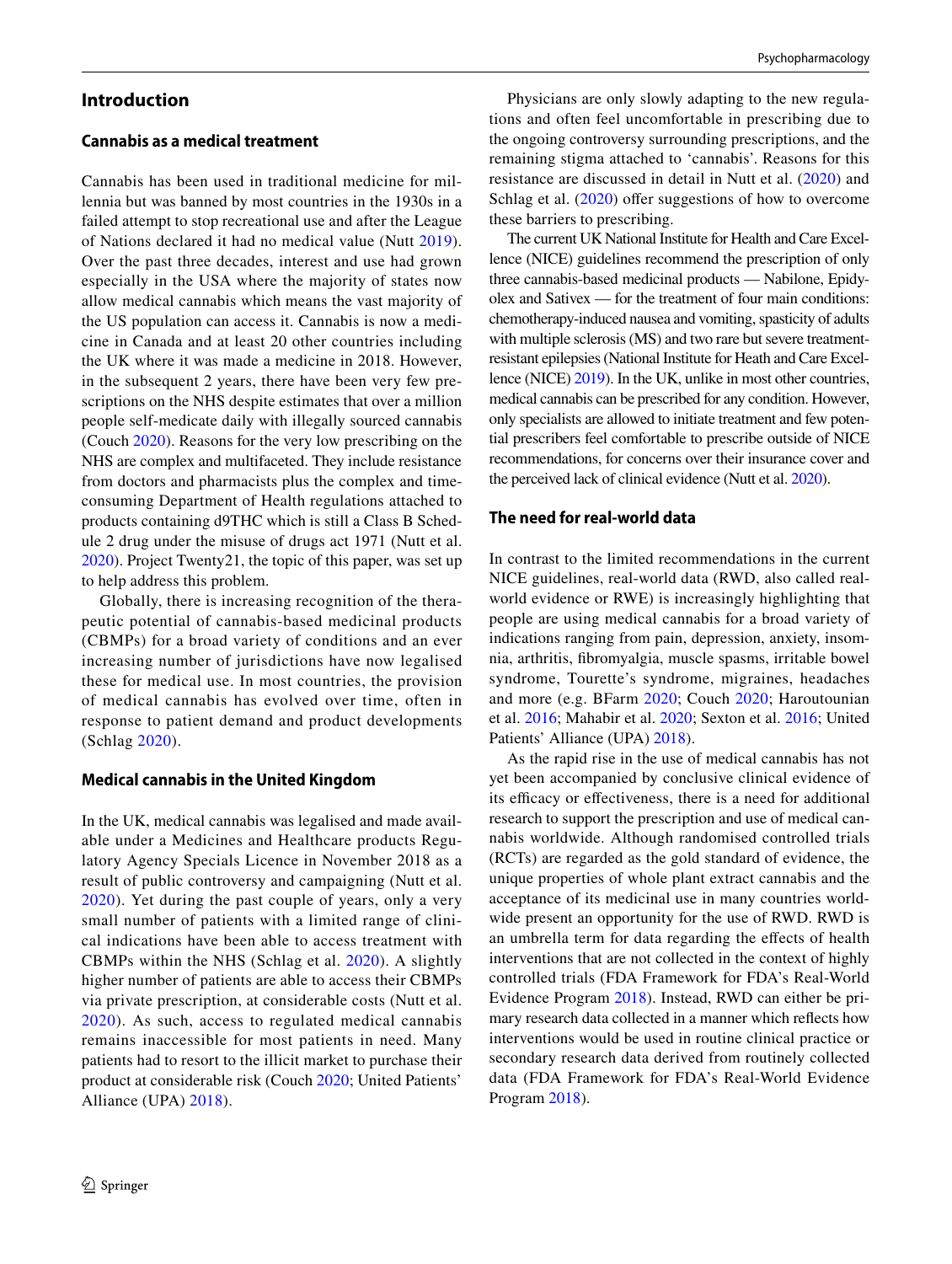Globally, RWD for the effectiveness of CBMPs for a wide range of conditions has been increasing rapidly. Recent examples include the large-scale databases being developed by Health Canada ([2015\)](#page-8-11), BFarm [\(2020\)](#page-7-0) in Germany and the Minnesota database ([2020\)](#page-8-12). For 2021, both the French and the UK governments have just announced that they would begin their own national databases to collect data on the effectiveness of CBMPs (Pascual [2020](#page-8-13)).

This paper provides a summary of Project Twenty21, the first UK registry for cannabis-based medical products. Specifically, we provide a rationale for the development of this project, describe the data collections methods to be used and also analyse results from patients enrolled into this registry during the first 7 months of its operation.

# **Methods**

Launched in August 2020, Project Twenty21 (T21) is the first UK registry seeking to develop a body of RWD to inform on the effectiveness and safety of medical cannabis. T21 is a multi-centre, prospective, observational patient registry of RWD that aims to include data from patients receiving medical cannabis for a variety of conditions. Patients will be entered into the registry and followed for 2 years for data collection purposes at the same intervals used in standard of care.

Initially, the data collection includes patients prescribed cannabis for six indications, namely: (i) chronic pain, (ii) post-traumatic stress disorder (PTSD), (iii) anxiety, (iv) multiple sclerosis, (v) Tourette's syndrome and (vi) cannabis use disorder. We anticipate that the number of included indications will expand in the future. The over-arching goal of this project is to collect prospective data from substantial numbers of people who receive cannabis-based medicinal products (CBMPs) for a variety of conditions to contribute to both the scientific literature and regulatory aspects on the safety and effectiveness of these products in real-world settings. The study is designed to be prospective with clinical records accessed over the period for which patients remain in treatment.

#### **Recruitment strategy and consent**

UK regulations for receipt of prescribed cannabis stipulate that an individual must have an established diagnosis and evidence of failure of at least two treatment approaches before being eligible to legally receive prescribed CBMPs. Therefore, individuals receiving a prescription would have an established history of chronic and treatment resistant — illness. Patients can self-refer to a prescribing physician at a clinic and are required to present all necessary documentation from their general practitioner, including:

- Evidence of diagnosis meeting one of the six clinical indications.
- Past medical history and comorbidities.
- Current medications.

Patients with evidence of one of the six indications are invited to participate in the registry. There were no inclusions of exclusion criteria specifcally for participation in the registry: decisions about the suitability of CBMPs for a specifc individual were entirely the responsibility of the treating physician. All individuals receiving a prescription will be invited to participate and, if they agree, consent will be obtained following Good Clinical Practice guidelines. As there is no clinical intervention as part of participation in the registry, patients consent only to the collection of their data. Patients under the age of 16 require proxy consent by a parent or guardian.

Prescribers partnering with T21 have access to a formulary that includes a range of cannabis-based medicinal products. There are a wide range of products available including oils and fower of difering CBD and THC ratios. However, there are no restrictions on what products can be prescribed and, indeed, they can prescribe products from outside the formulary, based on their own clinical judgement.

As part of their clinical assessment, in addition to providing information on their medical history, past and current treatments, patients are asked to complete a number of structured assessments of symptomatology, based on standardised and well-validated self-report questionnaires. Depending on clinician choice, these are either completed during the clinical appointment or prior to the appointment and reviewed by the prescriber as part of their clinical assessment.

#### **Measures**

All patients complete a health-related quality of life questionnaire, a questionnaire to assess their perception of their treatment, questions regarding sleep and insomnia and mood. The outcome measures completed at the patient's frst visit to the clinic and at subsequent visits that the patient attends, as per standard of care at the clinics. In addition, patients are asked to complete questions specifc to their primary condition.

Measures assessed for all patients include the following.

**Health‑related quality of life** The health-related quality of life instrument that will be used in this registry is the Euro-Qol 5 Dimensions (EQ-5D). It is a widely used, validated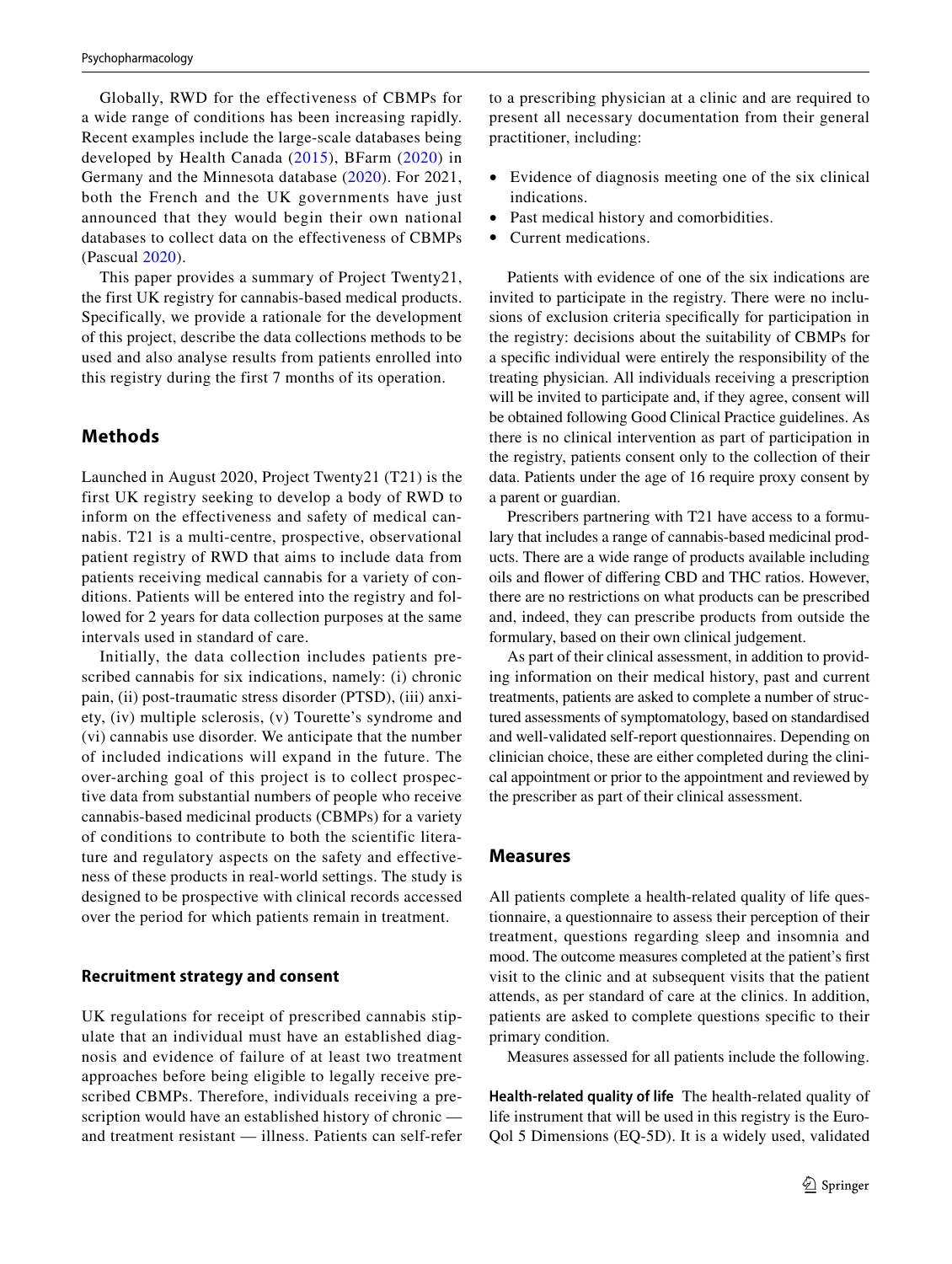and reliable tool that assesses the quality of life of patients in many disease areas (Devlin et al. [2018\)](#page-8-14) through assessment of the severity of each of 5 dimensions (mobility, self-care, usual activities, pain/discomfort and anxiety/depression).

**Mood/depression** The outcome measure that will be used for depression is the Patient Health Questionnaire (PHQ-9). The PHQ-9 is a reliable and valid measure of depression severity and is composed of a 9-item self-rated instrument that has been validated in general populations, medical populations and psychiatric samples (Rancans et al. [2018](#page-8-15)). Registry patients with chronic pain, PTSD, anxiety and substance use disorder will complete this questionnaire at their frst visit to the clinic and at subsequent follow-up visits.

**Sleep** All patients enrolled into T21 were assessed using four items querying their usual duration and intensity of sleep as well as daytime sleepiness. These items were adapted from the widely used Pittsburgh Sleep Quality Index (Buysee et al [1989\)](#page-7-1). Each of these items was assessed on a fve-point scale: How much sleep patterns were interfering with daily activities (not at all, a little, somewhat, much, very much). Difficulties falling asleep, difficulties staying asleep and waking up too early were each assessed using the scale: none, mild moderate, severe, very severe.

## **Condition‑specifc measures of illness severity**

In addition, individuals with specifc primary conditions complete the following assessments.

**Chronic pain** The primary outcome measure for patients with chronic pain is the Brief Pain Inventory Short Form (BPI-SF). The BPI-SF is validated for use in patients with both cancer and non-cancer pain (Keller et al. [2004\)](#page-8-16) and is one of the most commonly used measurement tools for evaluating clinical pain, including pain severity and the interference of pain on feeling and function (Cleeland [1991](#page-7-2)).

**PTSD** The primary outcome measure for patients with PTSD is the Posttraumatic Stress Disorder Checklist-Civilian Version (PCL-C). The PCL-C is a reliable and validated tool to provide assessment on PTSD symptom change and is a widely used self-report measure to assess the symptoms of PTSD, as well as being a tool for the provisional PTSD diagnosis (Conybeare et al. [2012\)](#page-7-3).

**Anxiety** The primary outcome measure for patients with anxiety is the Generalised Anxiety Disorder 7-Item Scale (GAD-7). The GAD-7 is one of the most frequently used, validated, self-reported questionnaires that is used to screen for, diagnose and assess the severity of generalised anxiety disorder (Jordan et al. [2017](#page-8-17)).

**Multiple sclerosis** The primary outcome measure for patients with pain from multiple sclerosis is the BPI-SF. In addition to this, the Expanded Disability Status Scale (EDSS) will also be used. The EDSS is an internationally accepted, widely used tool to measure the disease progression in multiple sclerosis that has been evaluated for its validity and reliability (Meyer-Moock et al. [2014](#page-8-18)).

**Tourette's syndrome** The primary outcome measure for patients with Tourette's syndrome is the Yale Global Tic Severity Scale (YGTSS). The YGTSS is a reliable tool for measuring tic severity in Tourette's syndrome and is reported to be internally consistent for its measures across adults and children (Storch et al [2005\)](#page-8-19).

**Cannabis use disorders** The primary outcome measure for patients with substance use disorder is the Severity of Dependence Scale (SDS). The SDS is a short, 5-item scale for measuring the degree of dependence experienced by users (Gossop et al [1995\)](#page-8-20) and its score is related to behavioural patterns of drug use, which indicates substance dependence. The psychometric properties of the SDS are very reliable across different populations.

# **Additional data to be available at 3‑month and subsequent follow‑ups**

Patient follow-up will adhere to standard of care at each clinic and will not differ based on inclusion in the registry. Follow-up is typically completed every 3 months (13 weeks) and patients will complete all standard followup questions, including questions pertaining to insomnia and health-outcome questionnaires at any visits they attend. Patients withdrawing from treatment will be identified and any additional visits will be recorded as an unscheduled visit. Additional data that will be available include the following.

## **Perceived adequacy of treatment**

Patients will be asked as part of their follow-up visits whether they believe that their prescribed medical cannabis has been adequate in treating their respective condition. Patients will also complete the Patients' Global Impression of Change (PGIC) scale, regarded as an important indicator of the impact of treatments (Scott and McCracken [2015\)](#page-8-21), at each follow-up visit.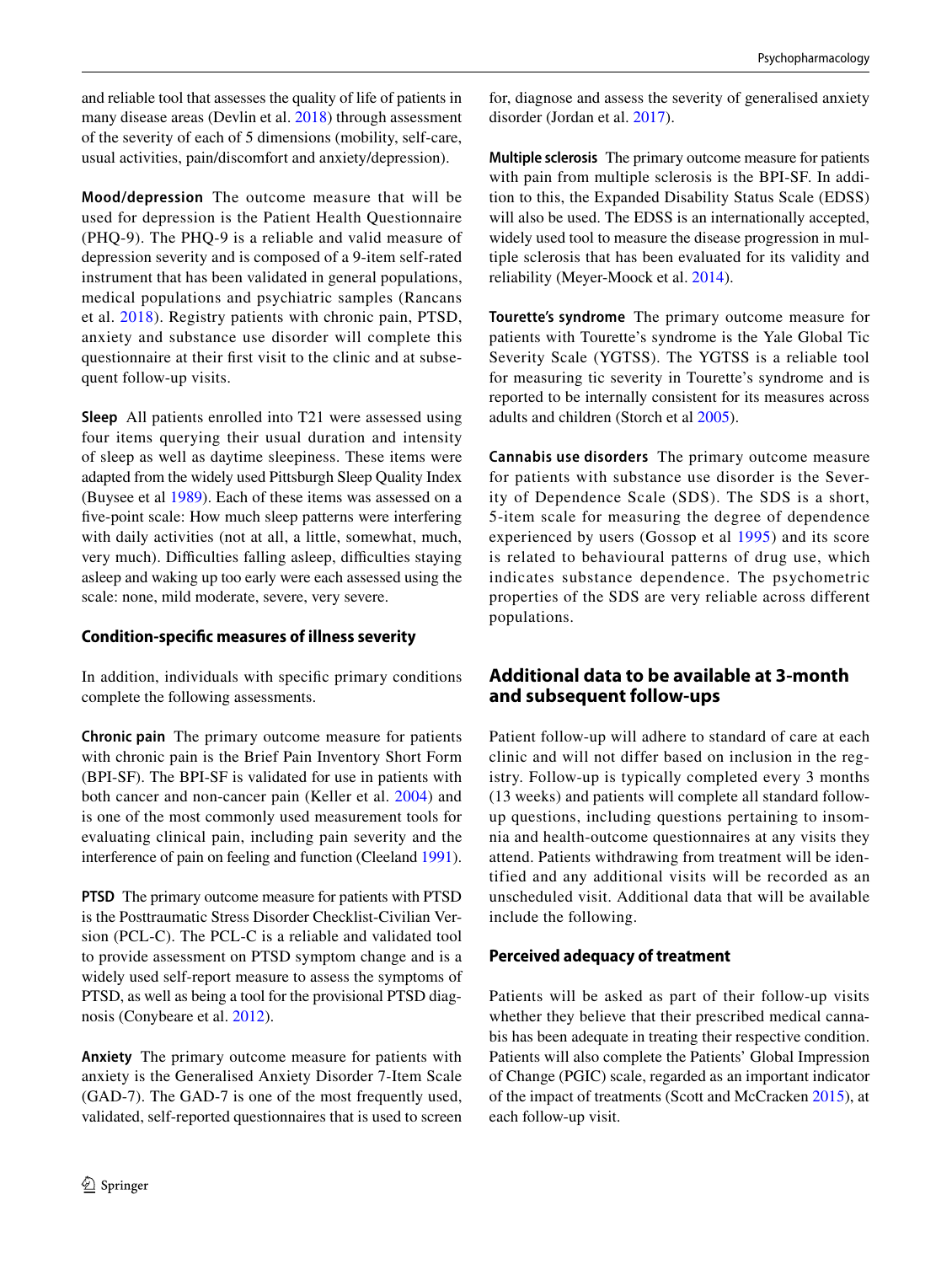## **Adverse efects**

Data on any side efects, including any serious adverse events, reported during follow-up assessments with their prescribers will also be available.

The current analyses focus on data collected during the initial baseline assessment, conducted before individuals receive a prescription for cannabis. Therefore, these data are not reported in the current analyses.

# **Final patient status**

Patients will remain in the registry for 2 years. For patients who cease attendance at a clinic for their medical cannabis prescription, all data entered prior will remain in the database. If a patient chooses not to have a prescription renewed, the reason will be recorded, if possible.

# **Ethics**

According to the National Health Service Health Research Authority, Project Twenty21 is classifed as research; however, based on the Medical Research Council decision tools, Research Ethics Committee review and approval is not required. All individuals did, however, provide signed informed consent for their data to be used for research purposes.

# **Current methodology and statistical analyses**

In addition to the detailed outline of T21 above, the current paper provides a description of the health status of all the patients enrolled into the project during its frst 4 months of operation, from 1st August 2020, to 12th March 2021. Specifically, this paper will:

- a) Describe the sociodemographic characteristics and primary presenting conditions for these patients.
- b) Detail their health status.
- c) Describe the range and characteristics of cannabis-based medicines prescribed to these individuals.
- d) Present an initial analysis comparing self-reported health status, assessed using the visual analogue scale of the EQ-5D-5L, at baseline and 3 months in the frst patients to complete a 3-month assessment (*n*=75).

Descriptive statistics (means, proportions) were generated in SPSS and, as the aims of these analyses were purely descriptive, no inferential statistics were conducted. In addition, we report the results of factor analytic and reliability analyses conducted to establish the reliability of specifc health assessments within this population.

# **Results**

# **Sample characteristics and primary medical condition**

As of 12th March 2021, a total of 678 individuals had been identified as seeking treatment from a clinic affiliated with T21. The majority of this patient group were male (64.0%) and their average age was 38.7 years (range=18 to 80). There were 13 separate prescribing clinics contributing data with some of these clinics including multiple prescribers. Prescribing Doctors were from a variety of specialties including Psychiatry, Neurology, Anesthesiology and Pain.

Figure [1](#page-4-0) summarises the primary condition for these individuals who received prescribed cannabis: the majority (55.6%) were being treated for chronic pain while 32% were being treated for anxiety disorders, 6.7% for PTSD, 3.3% for multiple sclerosis and less than 1% were being treated for each of cannabis use disorders, epilepsy and Tourette's syndrome.

In addition, 87% of the sample reported at least one additional comorbid or secondary condition with many individuals reporting a substantial number of comorbid conditions: 29.4% of the sample reported one or two comorbid conditions, 33.0% reported three to fve and 24.6% reported six or more secondary conditions. The most commonly reported secondary conditions across the entire sample were depression (43.1% of the sample), back and neck problems (32.3%), insomnia (30.5%), stress (30.4%), anxiety (28.5%) and neuropathic pain (20.4%).



<span id="page-4-0"></span>**Fig. 1** Primary condition (*N*=669)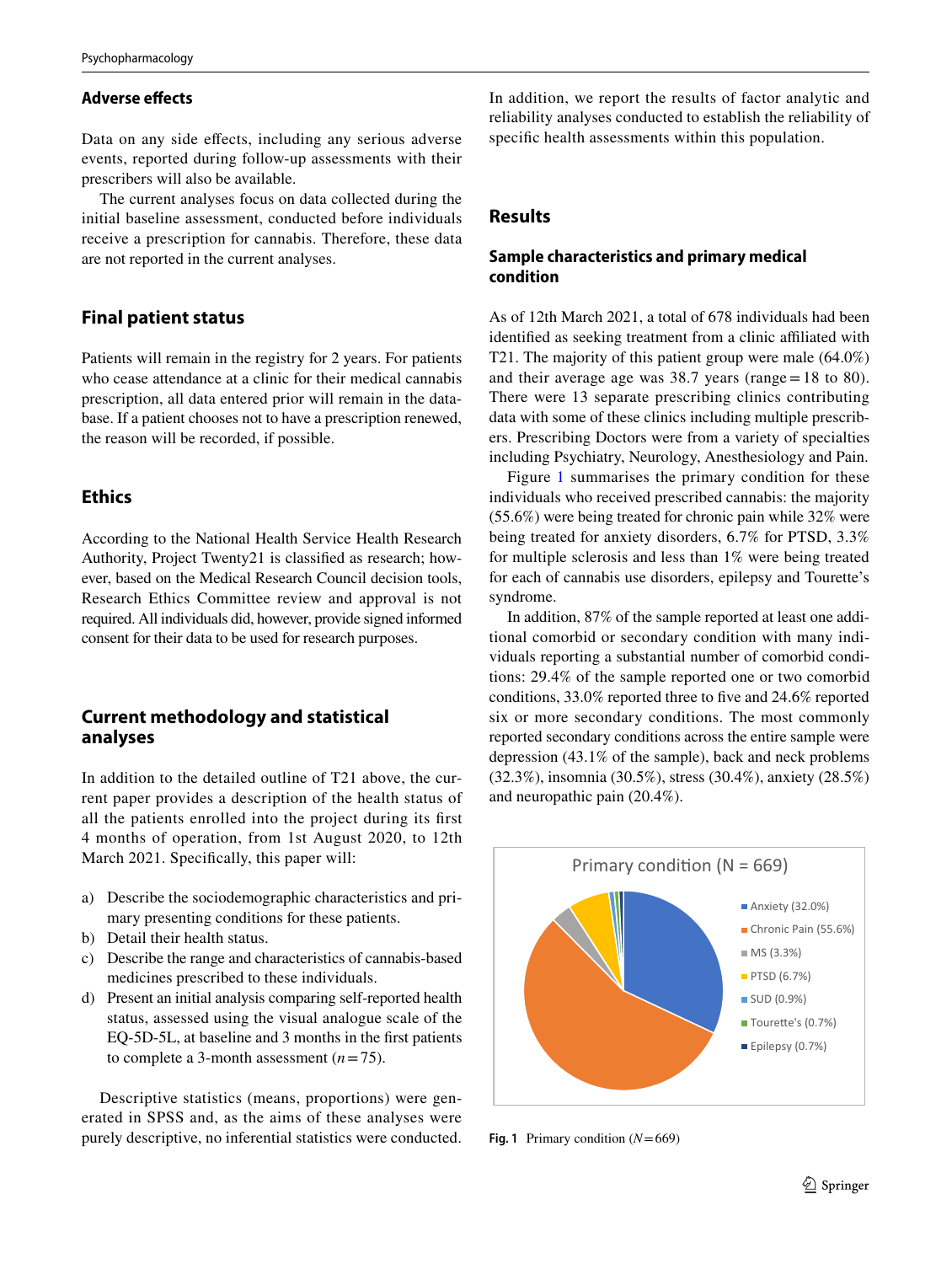| PHO-9 scores | Depressive classification | % of sample |
|--------------|---------------------------|-------------|
| $0 - 4$      | None/minimal              | 9.7%        |
| $5 - 9$      | Mild                      | 18.1%       |
| $10 - 14$    | Moderate                  | 21.6%       |
| $15 - 19$    | Moderately severe         | 23.8%       |
| $20 - 27$    | Severe                    | 26.8%       |

<span id="page-5-0"></span>**Table 1** Distribution of PHQ depression items and depression classifications  $(n=609)$ 

#### **Prior experience with cannabis**

A total of 14.9% of the sample reported that they had not previously used cannabis while nearly two-thirds of the sample reported that they were currently using cannabis (63.0%) and that the primary reason for using cannabis was to treat their index condition (63.4%). Among the 152 individuals currently using cannabis to treat their index condition, 54.1% reported that they were using it daily.

#### **Depression**

Depression was assessed using the PHQ-9 questionnaire (Rancans et al [2018](#page-8-15)), a nine-item scale which assesses the frequency of depressive symptomatology during the preceding 2 weeks on a four-point scale  $(0=$  not at all; 1 = several days;  $2 =$  over half the days;  $3 =$  nearly every day). These items can be summed to form an overall measure of depressive symptomatology.

In the current sample, this measure had excellent reliability, as assessed using Cronbach's alpha ( $\alpha$  = 0.89), and a summary of the distribution of this scale, along with suggested diagnostic labels, is provided in Table [1:](#page-5-0) It can be seen that approximately half the sample reported moderately severe (23.8%) or severe (26.8%) depression; only 9.7% of the sample reported no or minimal symptoms of depression.

### **Quality of life**

The EQ-5D-5L contains fve items, each assessed on a fvepoint scale, and responses to these questions in the current sample are summarised in Table [2](#page-5-1). It can be seen that across the five dimensions, the number of people reporting no problems ranged from 12.2 (for anxiety/depression) to 45.0% (for self-care) while, at the other extreme, the number of people reporting that they had severe problems or were unable to function ranged from 9.3 (for self-care) to 36.6% (for usual activities).

By convention, it is also possible to convert ratings on each of the fve health categories to a single score, using consensus judgements of the relative desirability of each of these disease states. Using the English population value set described by Devlin et al. ([2018\)](#page-8-14), it was possible to construct this index score for the current sample and compare it with population-based norms for England. Several features of these data are noteworthy: frstly, the maximum score (1.00) representing no problems in any of the fve dimensions was reported by only three participants in this survey, compared with 47.6% of those in the normative population sample. Secondly, health status of zero or less, corresponding to a health status judged to be equivalent to or worse than being dead by the English general population, was reported by 5.4% of those receiving cannabis.

The EQ-5D-5L also contains a visual analogue scale where individuals are asked to rate their health today on a 100-point scale where 0 means the worse health they can imagine while 100 means the best health they can imagine. Means score on this scale, across the entire sample, was 47.3, which is considerably lower than the previously estimated normative value for the United Kingdom population (85.7; Jansen et al. [2018\)](#page-8-22).

### **Sleep**

Although sleep was not one of the primary qualifying conditions for T21, it forms a key transdiagnostic component of many of the disorders being studied including anxiety/ depression and pain. Additionally, and consistent with our own fndings, it is a commonly reported problem among individuals prescribed cannabis-based products. For that reason, all patients enrolled into T21 were assessed using four items assessing the duration and intensity of sleep as well as daytime sleepiness. Each of these items utilised fve-point

| <b>Table 2</b> Mean scores on |
|-------------------------------|
| EO-5D-5L dimensions $(n=654)$ |

<span id="page-5-1"></span>

| Extent of problems                              | Mobility | Self-care | Usual activities | Main | Anxiety/<br>depression |
|-------------------------------------------------|----------|-----------|------------------|------|------------------------|
| None                                            | 36.4     | 45.0      | 12.8             | 12.4 | 12.2                   |
| Slight                                          | 19.4     | 21.9      | 15.7             | 18.2 | 23.5                   |
| Moderate                                        | 24.9     | 23.9      | 34.9             | 33.5 | 30.6                   |
| Severe                                          | 17.1     | 7.2       | 28.6             | 27.7 | 19.6                   |
| Unable to walk/wash/usual<br>activities/extreme | 2.1      | 2.1       | 8.0              | 8.3  | 14.1                   |
|                                                 |          |           |                  |      |                        |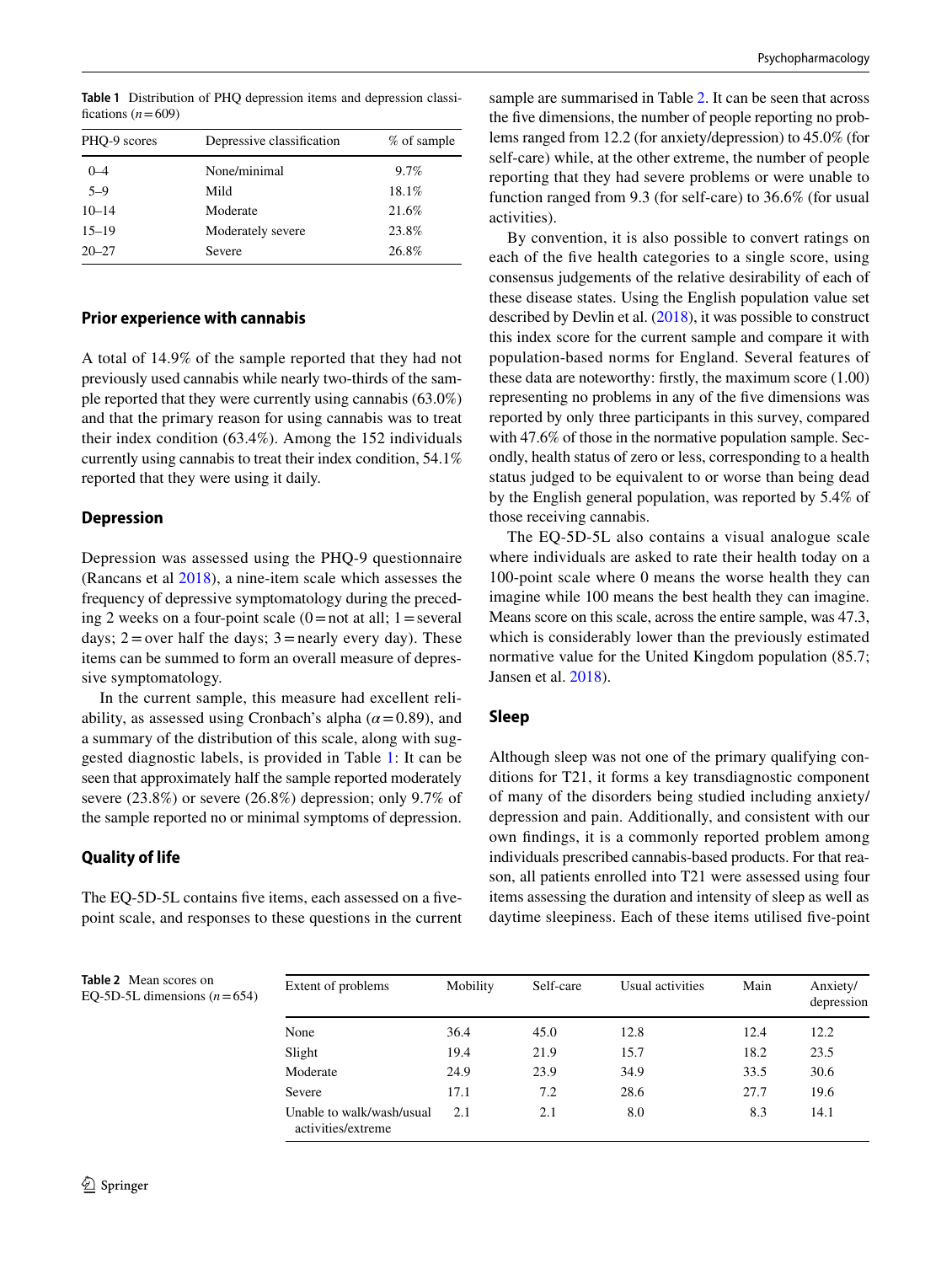response categories and assessed: How much sleep patterns were interfering with daily activities (not at all, a little, somewhat, much, very much) while three items assessing difficulties falling asleep, difficulties staying asleep and waking up too early were each assessed using the scale: none, mild moderate, severe, very severe.

Reports of sleep quality were available for 640 individuals. Consistent with the previous results, analysis of these data indicated that many of this patient group experienced substantial difficulties with sleep: 52.7% reported that their sleep patterns interfered with their daily activities much or very much, while 41.6% reported severe/very severe problems falling asleep, 40.5% experienced severe/very severe problems staying asleep and 34.5% reported severe/very severe problems waking up too early.

### **Product characteristics**

As of 12th March 2021, the T21 formulary included a range of products varying in the route of administration and concentrations of THC and CBD. However, consistent with the observational nature of T21, prescribers who contributed to the project were not limited in the products they could prescribe and were able to prescribe non-T21 products. Given the expectation both that the number and range of products available through T21 will expand and that many doctors will prescribe products from outside this formulary, we will not be analysing the data using product-specifc indicators of use but will, instead, be coding product information to provide measures of: (a) route of administration; (b) THC concentrations and (c) CBD concentrations. Table [3](#page-6-0) provides a summary of the preparation type (oil vs fower) and relative THC and CBD potencies for the products prescribed up to this date. It is notable that, while the majority of products prescribed were oils (59.9%), there was considerable variation in the potency of both CBD and THC and in the relative balance between these two components.

#### **Quality of life at 3‑month follow‑up**

By 13th March 2021, a total of 75 individuals had completed both baseline and 3-month follow-up. Of these, 64.0% were male, 34.7% female and one individual identifed as nonbinary. Their average age was 39.9 years (range=20.2–75.7);

<span id="page-6-0"></span>**Table 3** Characteristics of prescribed products

|                 | Oil   | Flower |  |
|-----------------|-------|--------|--|
| High CBD        | 12.1% | 1.5%   |  |
| <b>Balanced</b> | 38.9% | 4.6%   |  |
| High THC        | 4.4%  | 38.5%  |  |

56.0% reported a primary medical condition of chronic pain, 32.0% anxiety, 6.7% multiple sclerosis and 5.3% PTSD. The mean delay between these patients' frst appointment and follow-up was 88.1 days (range =  $48-133$ , SD = 19.8).

Current health was assessed at both time points using the visual analogue scale of the EQ-5D-5L. At baseline, the mean rating on this scale was  $40.7$  (SD = 19.7). At 3-month follow-up, when this assessment was repeated, the mean self-reported health score was  $61.5$  (SD=18.8). The mean difference (20.9, 95% CI=14.6–27.1) was statistically significant  $(t=6.7, df=74, p<0.0001)$ . The effect size estimator (Cohen's *d*) was 0.77 (95% CI=0.51 to 1.03), indicating a large efect of prescribed cannabinoids on improved health.

### **Discussion**

In this paper, we have described the individual characteristics and health status of patients seeking treatment with medicinal cannabis through doctors affiliated with T21. By 12th March 2021, 678 individuals had presented with a range of primary conditions but with the most prevalent primary conditions being chronic pain and anxiety. These findings echo outcomes of other registries globally (e.g. Health Canada, BFarm, Minnesota), indicating the development of a pattern of evidence through RWD. In light of the relative lack of RCTs for many of these conditions, RWD, such as T21, can complement the still developing clinical data and, as such, play a significant role in the evaluation of the effectiveness and efficacy of CBMPs.

Perhaps the most striking feature of this sample was their relatively poor health: in addition to their primary condition, all patients reported at least one secondary condition with 36.2% reporting fve or more co-occurring conditions, in line with Mahabir et al. ([2020\)](#page-8-8) fndings. This impression was also confrmed by responses to standardised questionnaires which indicated that the sample had high levels of anxiety/depression, pain and also experienced considerable difficulties with sleep. Perhaps the most striking demonstration of the poor health of this group came from analyses of the EQ-5D-5 l, given that there are England-wide norms for responses to this widely used and well-validated questionnaire.

Together, these results indicate that the patients receiving medically prescribed cannabis were, in general, experiencing moderate to severe health problems and had a quality of life substantially lower than the general population. The relatively poor health status and high level of comorbidity has been previously highlighted (e.g. Mahabir et al. [2020](#page-8-8); Salazar et al. [2019\)](#page-8-23). In the Minnesota database, 67.2% of currently enrolled patients are certifed for more than one condition.

While of major importance to patients (Schlienz et al [2020](#page-8-24)), quality of life has not been addressed in detail in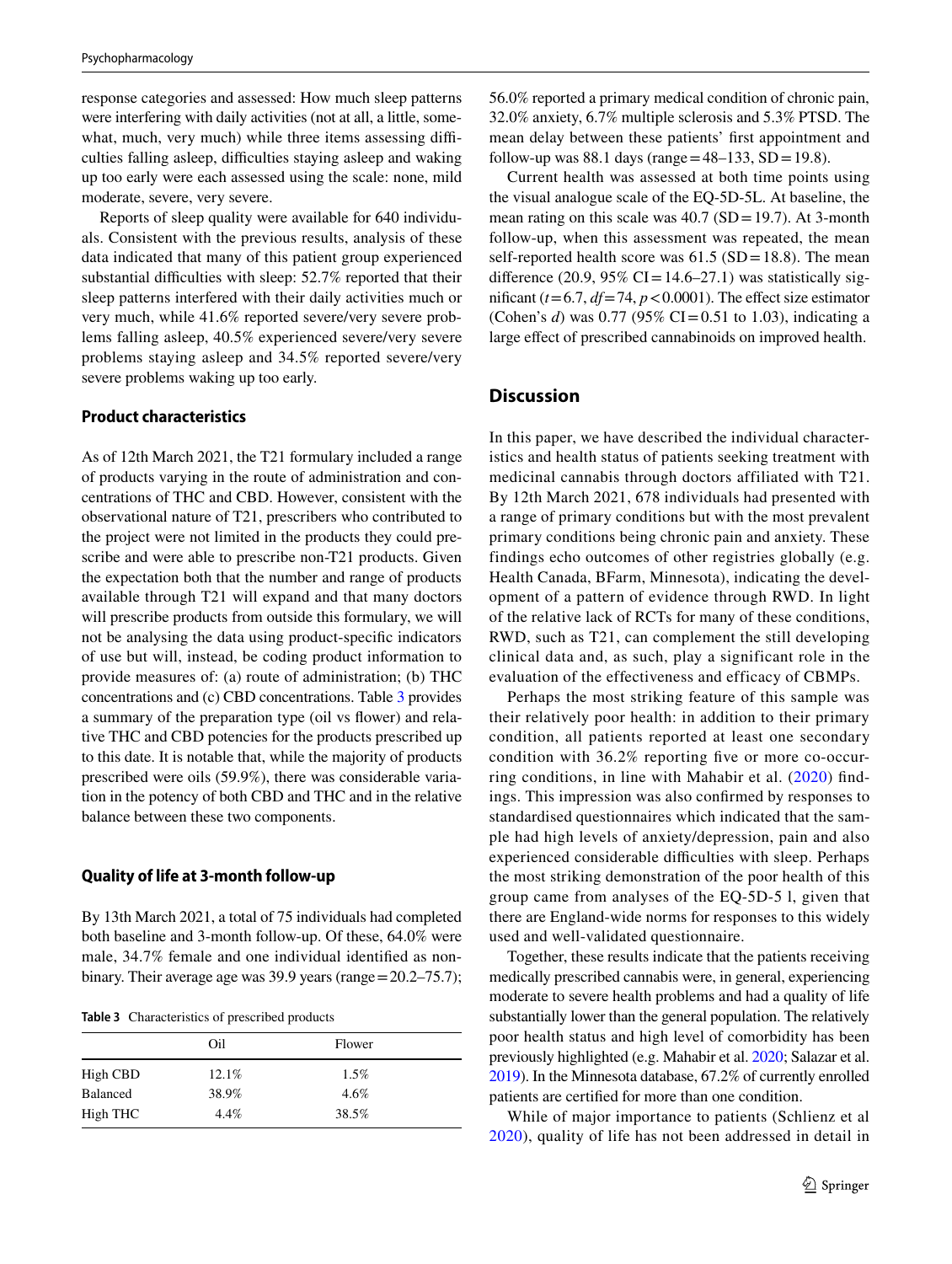other large-scale databases, highlighting the importance of including these measurements in T21 to develop the current evidence base.

Although there is the demand for more RCT evidence, our preliminary analyses also highlight both the advantages and challenges of analysing real-world data. Firstly, patient accrual has occurred relatively rapidly and the study is likely to achieve sample size many times higher than that of typical trials. This is partly achieved by allowing greater heterogeneity in the registry, both in terms of patient characteristics, primary and comorbid conditions and the range of treatment (products) being prescribed. This will lead to complexity in the analyses and, for many analyses, reduced statistical power. Nonetheless, the considerable comorbidity we have documented in this sample highlights a major limitation of randomised controlled trials. These studies typically restrict participation to a relatively narrow patient population characterised by: a single (target) condition with no comorbid conditions while age and other exclusion criteria may also be applied. Our own analyses have demonstrated that multiple comorbid conditions are, in fact, the norm and suggest that a sample consisting of only those with comorbid illness would be unrepresentative of the patient group. This and other limitations of RCTs may potentially help explain the numerous instances across medicine in which a treatment which has been shown to be efficacious in trials may not be effective in real-world settings. What we need now is outcome data for the diagnoses and symptoms included in Twenty21. This will be forthcoming over the next year or so.

One challenge of RWD, where the researcher has no control over data collection but is instead reliant on data collected for other (clinical or administrative) purposes, is that there is often a larger degree of missing data than is typical in more tightly controlled (and more costly) trials. This was evidenced by the amounts of missing data in the current report (as highlighted in the tables). Coding RWD, particularly data such as prescriptions when products from outside the formulary could be prescribed, can also be time-consuming. Missing data results in a loss of statistical power but, under the assumption that data are Missing Completely at Random (MCAR), will not affect the validity of our conclusions. In subsequent analyses, we will be able to test for any potential biases in patterns of missingness and potentially correct for these using techniques such as data imputation.

# **Future research in T21**

Despite the limitations of RWD, when combined, various global databases, including T21, show an emerging pattern of evidence which ought to be taken account when regulating the prescription of CBMPs. With many clinicians demanding better and faster evidence to inform their decisions around prescribing CBPMs, fndings from RWD may offer potential solutions to the lack of RCTs. Future research in T21 will focus on examining the efectiveness of cannabis-based medical products in reducing symptomatology across diferent primary conditions and on improving quality of life. We will also examine the extent to which use of these products may alter use of other prescribed pharmaceuticals (e.g. opioids). Capitalising on the strengths of real-world data (e.g. large sample size and heterogenous patient characteristics), we will also examine whether the longitudinal trajectories of symptomatology and quality of life may vary between patient groups (e.g. those with specifc patterns of comorbidity or co-occurring treatment). Finally, the availability of longitudinal data on patterns of use will allow an examination of the potential development of tolerance while we will also collect information on any side effects or adverse reactions. Together, this information will provide a solid foundation to assess the safety and efectiveness of prescribed cannabis in the 'real world' and the extent to which safety and efectiveness may vary between product types or patient characteristics.

**Acknowledgements** We thank the licenced producers of T21: Khiron Life Sciences, Bod Australia Ltd., Cellen Therapeutics, Lyphe Group, JMCC Group and Alta-Flora.

**Author contribution** CS developed the initial draft. ML conducted and wrote up the data analysis. AKS and DJN wrote the introduction and sections on real-world evidence, as well as sections on other databases. All authors revised the manuscript and agreed on the fnal draft.

**Funding** Drug Science.

#### **Declarations**

**Conflict of interest** CS was clinical director of T21 until September 2020. AKS is head of research at the charity Drug Science. ML is head of data at Drug Science. DJN is chair of Drug Science.

## **References**

- <span id="page-7-0"></span>BFarm (2020) Federal Institute for Drugs and Medical Devices. [https://](https://www.bfarm.de/DE/Bundesopiumstelle/Cannabis/Cannabisagentur/_node.html) [www.bfarm.de/DE/Bundesopiumstelle/Cannabis/Cannabisag](https://www.bfarm.de/DE/Bundesopiumstelle/Cannabis/Cannabisagentur/_node.html) [entur/\\_node.html](https://www.bfarm.de/DE/Bundesopiumstelle/Cannabis/Cannabisagentur/_node.html) [accessed 15/03/2021]
- <span id="page-7-1"></span>Buysee DJ, Reynolds CF, Monk TH, Berman SR, Kupfer DJ (1989) The Pittsburgh Sleep Quality Index: a new instrument for psychiatric practice and research. Psychiatry Res 28(2):193–213
- <span id="page-7-2"></span>Cleeland C (1991) Brief Pain Inventory. Handbook of Pain Assessment. New York: The Guilford Press. pp. 378-382
- <span id="page-7-3"></span>Conybeare D, Behar E, Solomon A, Newman MG, Borkovec TD (2012) The PTSD Checklist-Civilian Version: reliability, validity, and factor structure in a nonclinical sample. J Clin Psychol 68(6):699–713.<https://doi.org/10.1002/jclp.21845>